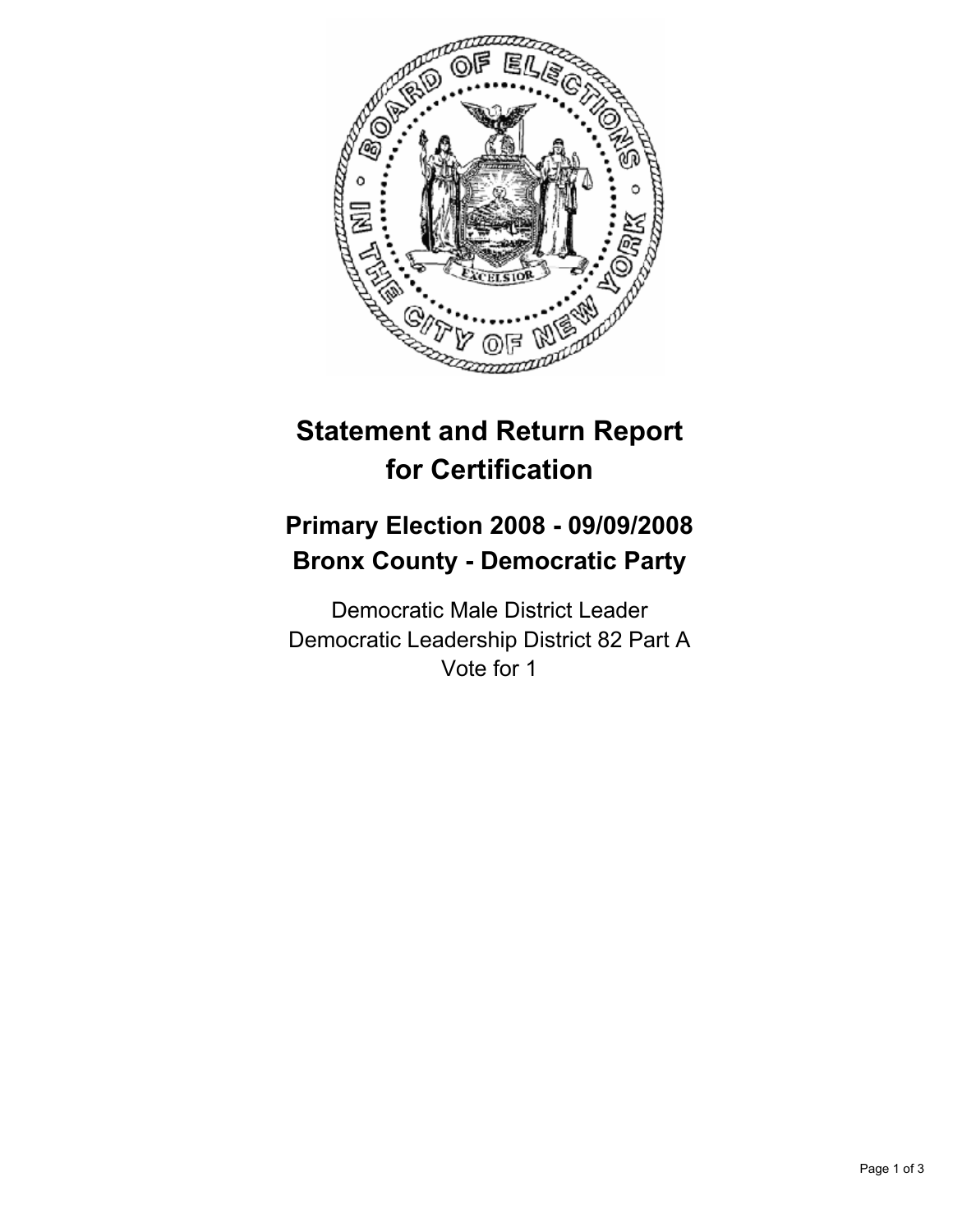

## **Assembly District 82**

| <b>Total Votes</b>      | 3,016  |
|-------------------------|--------|
| SEBASTIAN ULANGA        | 860    |
| <b>LARRY B SEABROOK</b> | 2,156  |
| AFFIDAVIT               | 213    |
| ABSENTEE/MILITARY       | 170    |
| <b>EMERGENCY</b>        | ີ<br>J |